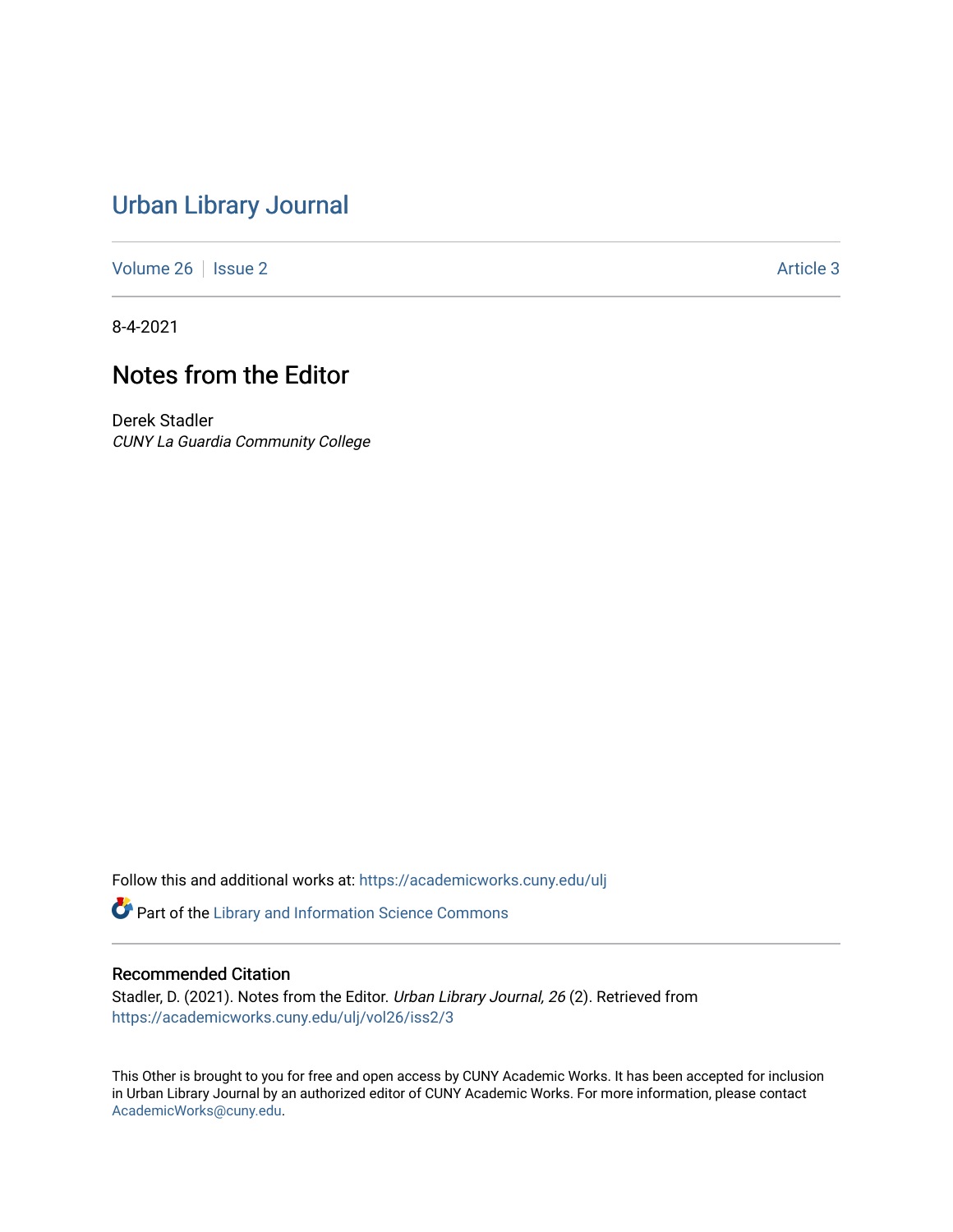## Notes from the Editor

### By Derek Stadler

I am very pleased to welcome you to the second issue of the 26<sup>th</sup> volume of Urban Library Journal. The second, or fall issue, of each volume is typically a collection of proceedings from the LACUNY Institute, held annually in spring. However, in light of the COVID-19 Pandemic, the Institute was not held in 2020. Therefore, this issue will not contain proceedings. Instead, it is a special issue devoted to urban libraries and the pandemic. All articles underwent peer-review. Authors could consider any aspect of how urban libraries were affected by and responded to the pandemic, including but not limited to:

- the transition to fully remote services
- decisions on closing and reopening
- training staff and faculty in light of the digital divide
- psychological trauma
- xenophobia
- social distancing
- labor and employment concerns
- the urban dilemma of physical space
- reflections on the legacy of AIDS
- archiving the pandemic
- the value of information literacy in times of crisis
- open access and the public good in urban environments

Upon the arrival of COVID-19, libraries shut their doors and later partially reopened in various phases. Raymond Pun's "Understanding the Roles of Public Libraries and Digital Exclusion through Critical Race Theory: An Exploratory Study of People of Color in California Affected by the Digital Divide and the Pandemic" is a qualitative study of the lived experiences of people of color who used their public libraries prior to and during the pandemic. In particular, the article uses critical race theory to illustrate patrons' stories and experiences, exploring the barriers that exist when using public libraries' technology resources. It also considers how public libraries can re-imagine technology services and resources to mitigate restrictions posed by the digital divide. Another article in this issue focuses on the transition to fully remote services whereby libraries changed their service model from in-person and online services to online only.